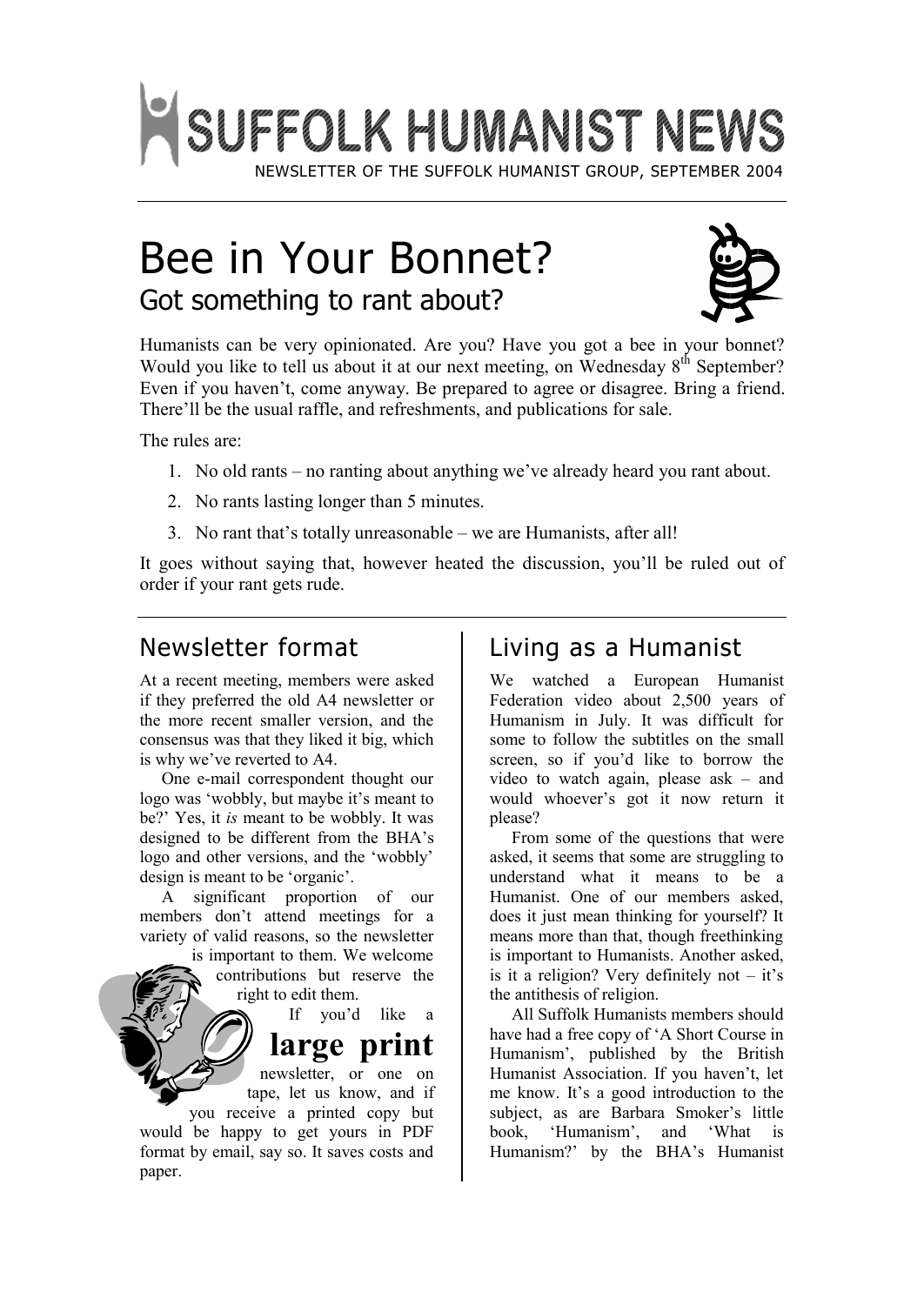Philosophers' Group, both on sale at meetings.

Jim Herrick's 'Humanism, an introduction', is available from the Rationalist Press Association - £6 plus P&P from <http://shop.rationalist.org.uk/> or RPA, 1 Gower Street, London, WC1E 6HD. Tel. 020 7436 1151. Recommended.

You might refer friends and family to our website, which includes the following:

Unlike religionists, Humanists have no faith. Having 'faith' means having a strong belief in something without proof. Humanists are essentially sceptics. Where religious people might offer supernatural answers to some of the fundamental questions about life, the universe, and everything, Humanists prefer to leave a question mark.

Humanists are atheist (meaning 'without god'), or agnostic (a term coined by the  $19<sup>th</sup>$  century biologist, Thomas Henry Huxley, to mean 'without knowledge', since Huxley said one cannot prove or disprove the existence of God). Humanists think you can be good without God.

Humanists also reject the notion of an afterlife; they think that this life is the only one we have, and we must therefore make the most of it.

Humanists don't have the equivalent of the Bible or the Qu'ran, or a book of rules to guide them through life, though they may refer to great works of history, philosophy and literature. You don't actually need to have read the history of Humanist ideas to be a Humanist, but most, being inquisitive, thoughtful people, will investigate the ideas that interest them.

A Humanist friend from London says that she gets cross when people assume that if you're a Humanist, you must subscribe to a particular political philosophy, such as being a pacifist, for example. My view is that being a Humanist means adopting an ethical stance on contentious issues like the invasion of Iraq. This means examining the evidence for and against any action, and considering what the consequences might be. There's no book of rules. Yes, you must think for yourself, then you must be prepared to be wrong, to change your mind, or even to admit you don't know the answer. Religious people who follow their leader's guidance don't have to worry about any of this.

At our meeting in November, we'll be considering what it means to be a Humanist, with examples of real or imaginary situations you might face, or that others have faced. For example, how would you respond, as a Humanist, if you'd raised your children to be freethinking, open-minded, responsible individuals, and your son fell in love with a Muslim whose family expected him to convert to Islam and marry her?

I've had the following for some time. I think it came from America.

#### **The Affirmations of Humanism:**

A Statement of Principles and Values

- · We are committed to the application of reason and science to the understanding of the universe and to the solving of human problems.
- · We deplore efforts to denigrate human intelligence, to seek to explain the world in supernatural terms, and to look outside nature for salvation.
- We believe that scientific discovery and technology can contribute to the betterment of human life.
- We believe in an open and pluralistic society and that democracy is the best guarantee of protecting human rights from authoritarian elites and repressive majorities.
- We are committed to the principle of the separation of church and state.
- · We cultivate the arts of negotiation and compromise as a means of resolving differences and achieving mutual understanding.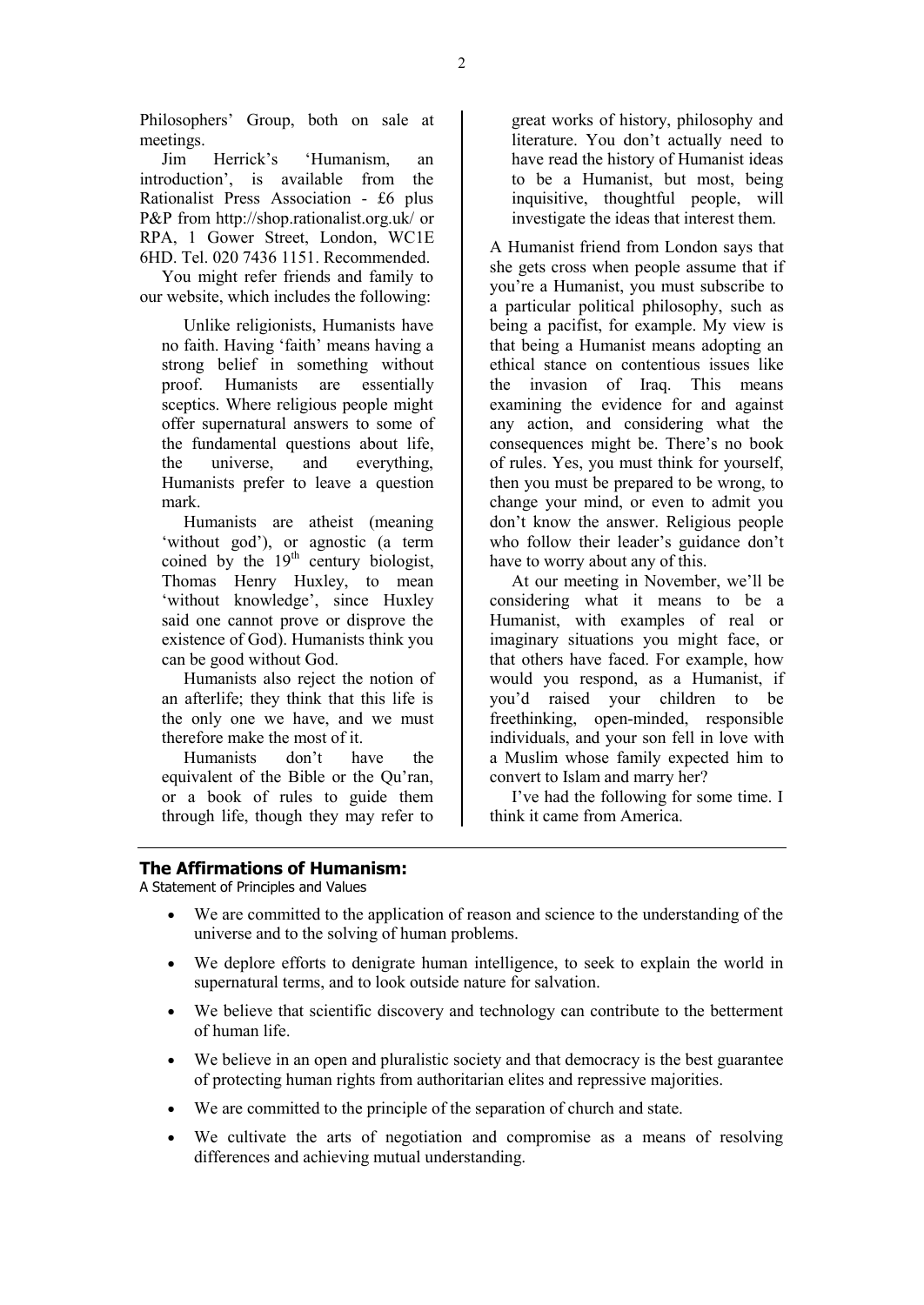- · We are concerned with securing justice and fairness in society and with eliminating discrimination and intolerance.
- We believe in supporting the disadvantaged and the handicapped so that they will be able to help themselves.
- · We attempt to transcend divisive parochial loyalties based on race, religion, gender, nationality, creed, class, sexual orientation, or ethnicity, and strive to work together for the common good of humanity.
- · We want to protect and enhance the earth, to preserve it for future generations, and to avoid inflicting needless suffering on other species.
- We believe in enjoying life here and now and in developing our creative talents to their fullest.
- We believe in the cultivation of moral excellence.
- We respect the right to privacy. Mature adults should be allowed to fulfil their aspirations, to express their sexual preferences, to exercise reproductive freedom, to have access to comprehensive and informed healthcare, and to die with dignity.
- · We believe in the common moral decencies: altruism, integrity, honesty, truthfulness, and responsibility. Humanist ethics is amenable to critical, rational guidance. There are normative standards that we discover together. Moral principles are tested by their consequences.
- We are deeply concerned with the moral education of our children. We want to nourish reason and compassion.
- We are engaged by the arts no less than by the sciences.
- We are citizens of the universe and are excited by discoveries still to be made in the cosmos.
- We are sceptical of untested claims to knowledge, and we are open to novel ideas and seek new departures in our thinking.
- We affirm Humanism as a realistic alternative to theologies of despair and ideologies of violence and as a source of rich personal significance and genuine satisfaction in the service to others.
- · We believe in optimism rather than pessimism, hope rather than despair, learning in the place of dogma, truth instead of ignorance, joy rather than guilt or sin, tolerance in the place of fear, love instead of hatred, compassion over selfishness, beauty instead of ugliness, and reason rather than blind faith or irrationality.
- We believe in the fullest realisation of the best and noblest that we are capable of as human beings.

## Committee phone meeting



The committee 'met' by telephone conference call on  $26<sup>th</sup>$  August. Because we're widely scattered we have some committee meetings by phone through Community Network, a charity that provides phone conferencing for other

charities and voluntary organisations at low cost. We pay about £10 for an hour's conference and each committee member pays for his or her own phone call at the cheap rate. It's cheaper and more environmentally friendly than driving all over the county. We've had no difficulty in getting through

all our business in the time available, by sticking to an agenda and avoiding waffle, but we have to supply our own tea and biscuits.

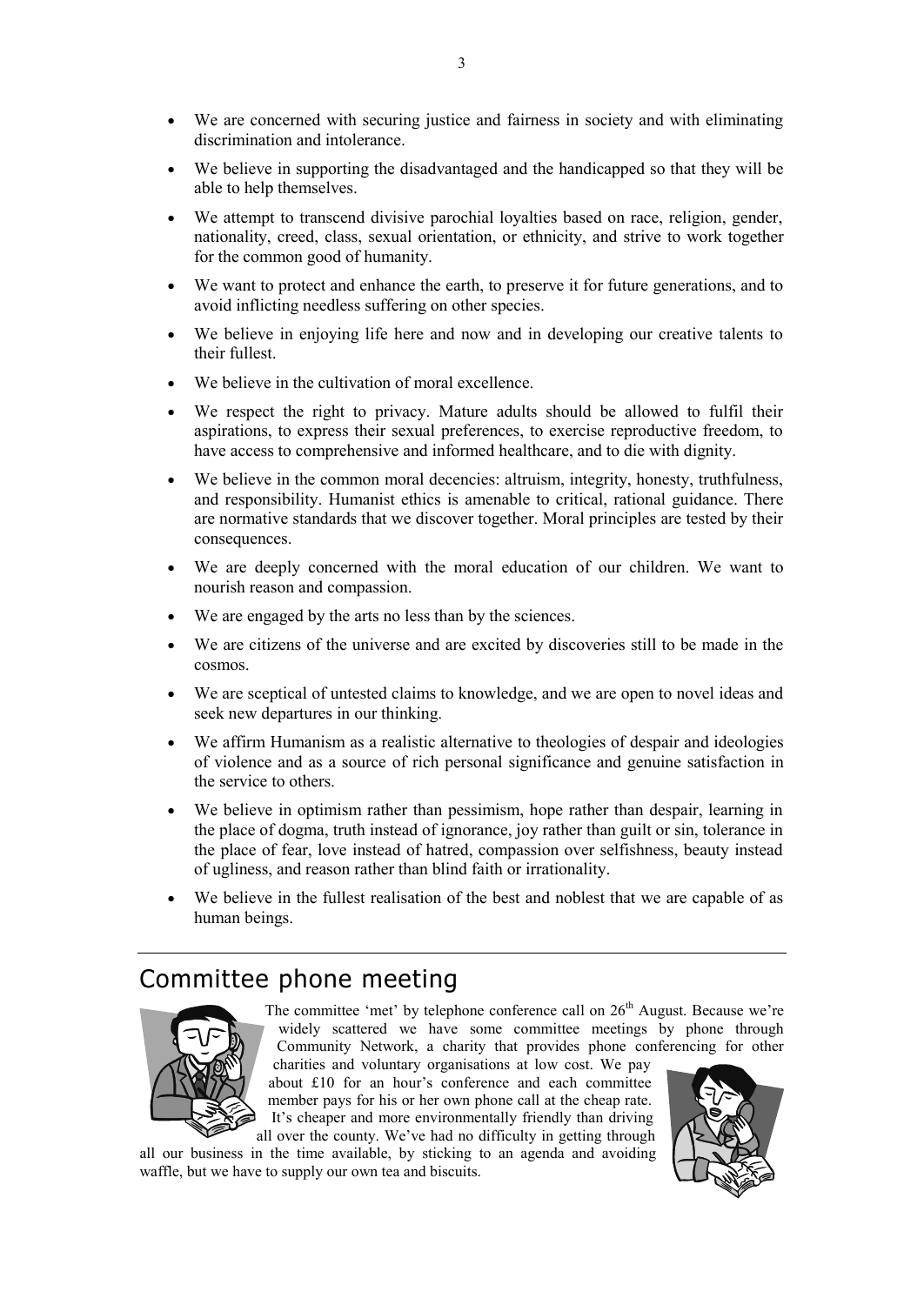## Suffolk Humanist Ceremonies Celebrants



here are still four of us in the Suffolk team. We mainly do funerals but there have been a small There are still four of us in the Suffolk team. We mainly do funerals but there have been a small number of weddings and baby-namings this year. New members may not have heard of us, so here's what we look like. We operate as independent celebrants, not part of the BHA Ceremonies Network (though David and I used to work with the BHA).

David's reputation, after  $2\frac{1}{2}$  years, has ensured increasing demand for his services. Sophie's just started a new part-time job at Essex University but will continue to do some funerals. She and Michael are gaining valuable experience. I'm no longer willing to cover the Clacton, Walton and Frinton areas, and will only do a limited number of funerals close to home for families who've used my services before, or for friends. After over 800 funerals, I'd like more time for other activities.

At our committee meeting, Peter Davidson expressed concern that the Suffolk team works independently of the BHA. We'd like it known that we aren't the only ones; an increasing number of experienced officiants have been quitting the BHA scheme. Some will meet to compare notes in Peterborough later this month and I plan to be there, out of curiosity, though I don't intend to join any alternative national scheme. However, I do maintain contact with BHA and non-BHA people from around the country, providing support, advice and information when asked.

For a Humanist funeral, wedding, baby-naming or gay affirmation ceremony, phone 01473 658828. We have a leaflet about planning your own funeral. Please phone if you'd like one. *MN* 

Humanists on BBC Radio Suffolk

95.5, 95.9, 103.9 & 104.6 fm

David and Margaret continue to broadcast their Thoughts for the Day on Radio Suffolk at about 7.25 to 7.30 am. Their next will be as follows:  $9^{th}$  September (MN),  $11^{th}$ September (DM),  $30<sup>th</sup>$  September (DM),  $7<sup>th</sup>$  October (MN), 22<sup>nd</sup> October (DM), and 29th October (MN).

David will be reviewing the Sunday papers on Nick Risby's programme soon. On 25<sup>th</sup> August Lesley Dolphin tried out a new idea on her mid-morning programme – COWS, or Crabby Old Women, Radio Suffolk's answer to Grumpy Old Men (as seen on TV). Margaret enjoyed being a cow and had a good gripe about waste and the people who complain about only having their bins emptied once a fortnight. Nothing to do with Humanism, but fun.



Did you know it takes the output of 2 power stations a year just to supply appliances left on standby? Save the planet. Switch off!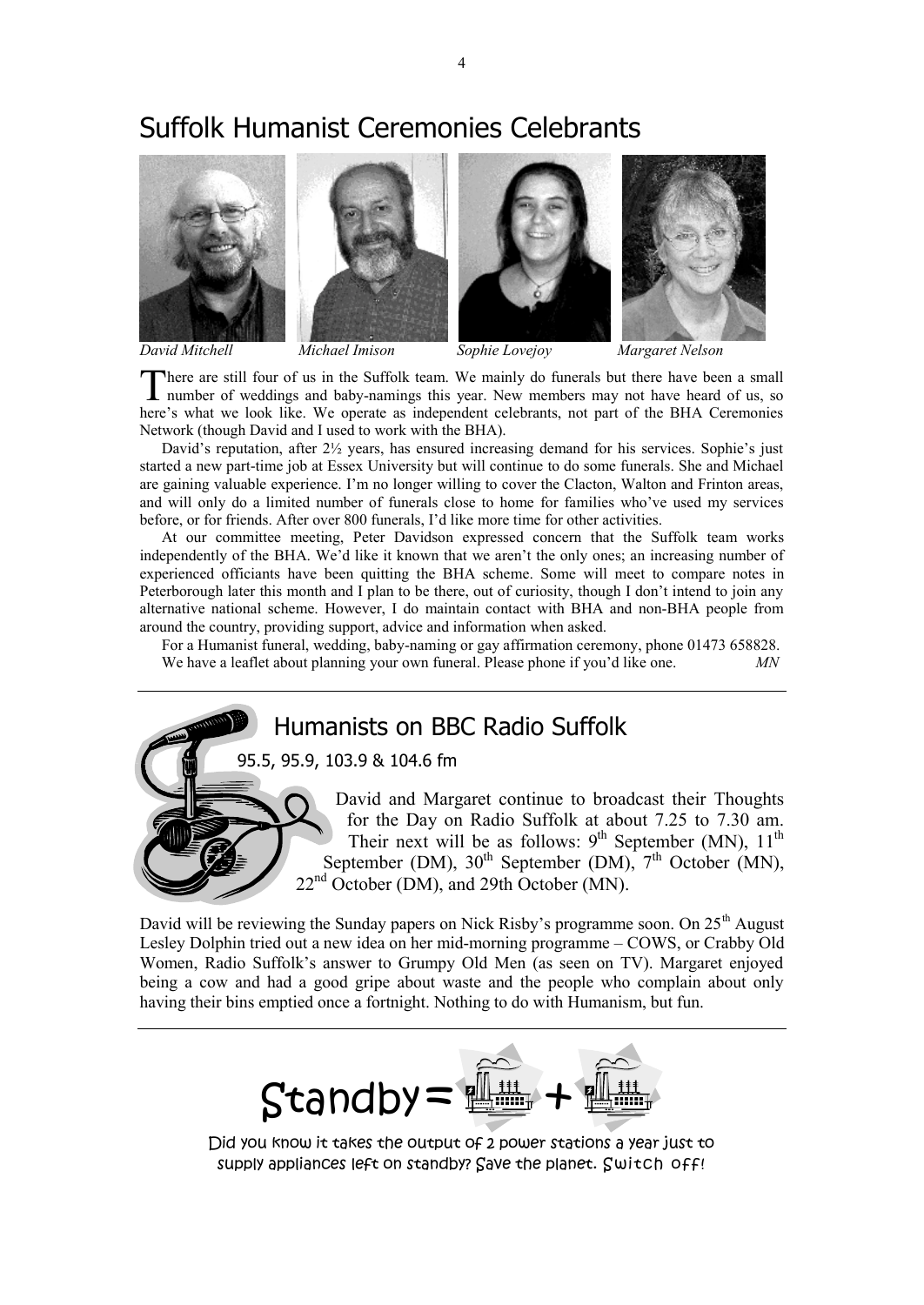## Friends of Suffolk Humanists

Those who get their newsletter by post will find a picture by **Kathy Mitchell** in their envelope. Some of you will know Kathy, my niece, through social events. She is a disabled artist who paints by mouth and is a member of the Mouth & Foot Painting Artists. She exhibited at the Robert Cross Hall in Ipswich Corn Exchange a few months ago. For more information, send the postcard to the MFPA Gallery or go to http://[www.mfpa.co.uk.](http://www.mfpa.co.uk)





Ipswich Corn Exchange was the venue for a Quaker memorial meeting on 9<sup>th</sup> August for **Nan Fyfe**, also known to some of you through social events. Nan came to our music and fish 'n chips evening last winter. She once said that when she died she'd like a Humanist funeral, because Quaker meetings are often silent and she'd rather like people to talk about her. She needn't have worried. There were a lot of people at the Corn Exchange and many spoke about Nan with affection. She'd worked for Barnardo's and been active with CRUSE bereavement care. She believed in God, Marie and I don't, but there was mutual respect, and friendship, and we

shared common values. Nan was a plain-speaking Scot who was scornful about the notion that you can be a Quaker without believing in God, as some have claimed. She said, 'We're the *Religious* Society of Friends'. *MN*

#### Charitable & other donations

We donated the proceeds of our July raffle to the Oxfam emergency appeal for the Sudan. We were able to give about £36, more than we usually raise with a raffle.

I mentioned that we might do this in the last newsletter, and asked again at the meeting if anyone objected. No one did. However, Peter Davidson, our Vice-Chair, told the committee that he felt 'pressured' to conform, that Suffolk Humanist funds ought to be used in Suffolk, and that it ought to be up to individual members to donate to whatever charities they liked, rather than through the group.

We've given the proceeds of our raffle to guest speakers in the past, as a donation to the group or charity he or she represented. Peter was happy about this, but asked that we might have a procedure for donating group funds in the future.

The reason I asked (twice) if anyone objected to this donation was to save time in an emergency. It would have taken longer to ballot everyone through the newsletter. The committee hasn't determined what any procedure might be.

In view of Peter's objections, I won't ask the group to donate the proceeds of its raffle to an appeal again. However, I don't believe there is anything wrong with any member making a formal proposal that we should donate funds to a worthy cause, and taking a vote on it.

Peter requested information about the progress of the newly formed 'Humanism South Africa' organisation. We donated £50 in response to an appeal from the coordinator, Stephen Langtry, some time ago. Peter was the only member to object. When you consider that there's been no history of freethinking in South Africa, and that even the BHA only has a small membership (about 4000), it clearly won't be easy. Stephen responded to a recent email asking what progress he'd made as follows: 'Growth has been slow, but we get a steady flow of enquiries and there are now a number of members – still less than 50 – over the country. There are no new groups though. We plan to have a national conference early in the New Year. Thank you for the support that you gave last time.'

If anyone has any comment to make, please get in touch. *MN*